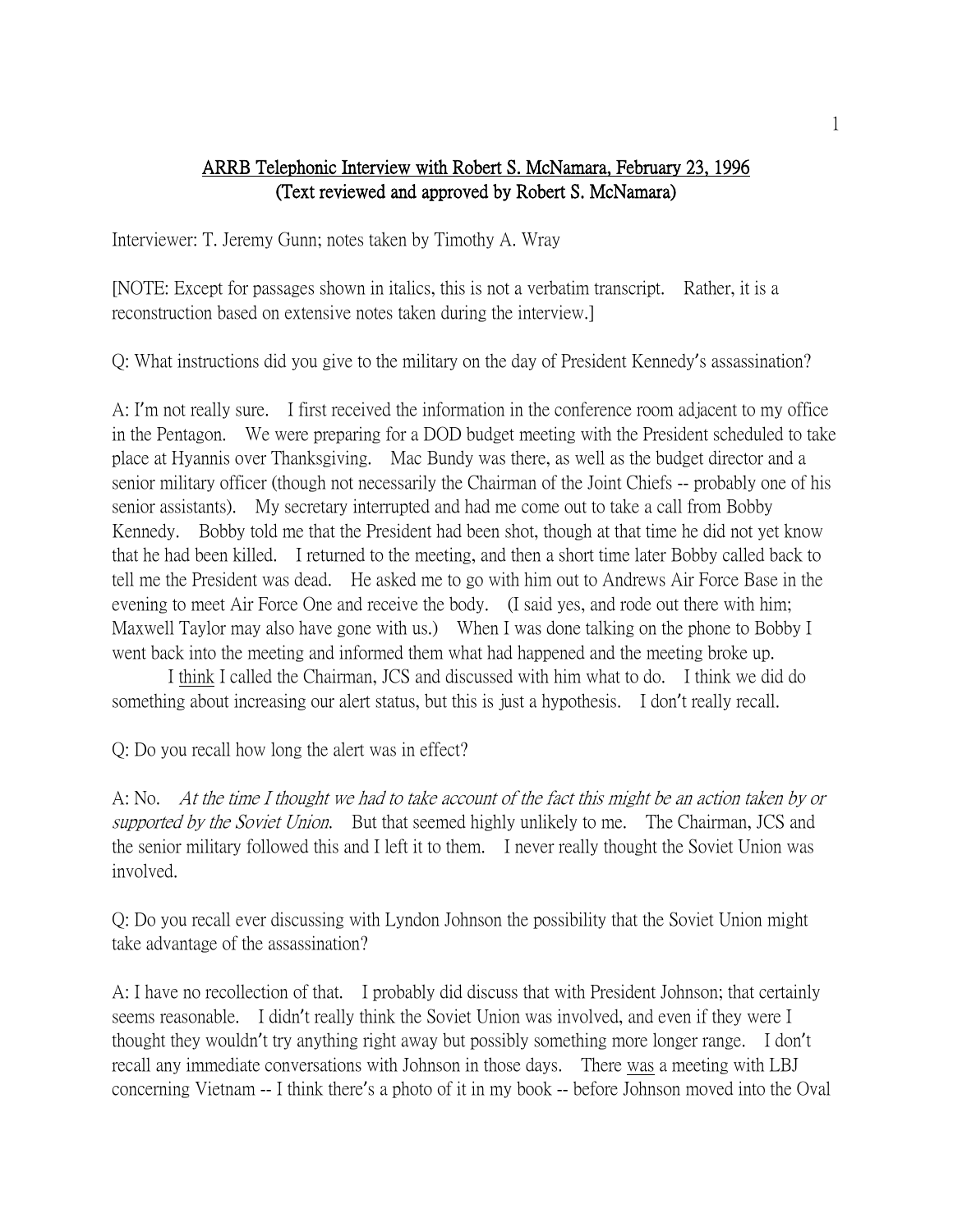Office. I don't recall specifically discussing the assassination with him but probably did so over several days.

Q: Let me ask you about President Johnson's decision to name Earl Warren to head the Warren Commission. In his memoirs, Warren says that LBJ persuaded him to serve as chairman of the commission by telling Warren that you'd told Johnson that 40 million people might die in a nuclear exchange with the Soviet Union unless the assassination were cleared up.

A: I did not tell "Johnson 40 million might die unless the assassination were cleared up." I might have said to Johnson on an earlier occasion that if a nuclear exchange with the Soviet Union were to occur 40 million people might die. This was 1963. I don't recall the number of strategic nuclear warheads we thought the Soviets had at that time, but we'd thought they had 500 during the Cuban Missile Crisis the previous year (and we later learned that the number was really much lower). I'm sure I would have said something like possibly the loss of 40 million in case of a Soviet first strike. I suspect I had talked to Johnson that way, not necessarily when he was President but possibly earlier while he was still Vice President. I was concerned about a nuclear war, and I also talked to JFK about this too. I thought that the chance of a first strike attack was close to zero, and didn*'*t really worry too much about it in the days right after the assassination. However, the quote you gave does sound like Lyndon Johnson. [Laughing] That's exactly the way he would approach Warren. I probably told him 40 million at some time, but probably not in the interval immediately after the assassination.

Q: Was President Johnson concerned about a possible threat to the U.S. when he was setting up the Warren Commission?

A: Johnson was much more concerned about the domestic implications than any foreign threat -- the domestic political implications. He was seeing this in political terms. I don't mean that in LBJ's own personal sense, but rather the attitude of the country and the need to reassure it and so forth. He did talk to me about the appointment of some of the Warren Commission members. I specifically recall talking with him about Gerald Ford. We also discussed Warren. We had lived close to the Warrens in California, and although I did not know him that well I was fond of him. I'm almost certain LBJ talked to me about establishing the Commission, and about Warren and Jerry Ford.

Q: Did President Johnson ever express any doubts about the Warren Commission then or later?

A: I don't remember that. Lyndon Johnson was very shrewd. He may have had doubts -- but I don't recall anything specifically.

Q: Johnson has been quoted as saying about the Kennedys that "we were running a goddamn Murder Incorporated down there in the Caribbean. Kennedy tried to kill Castro, but Castro got him first" --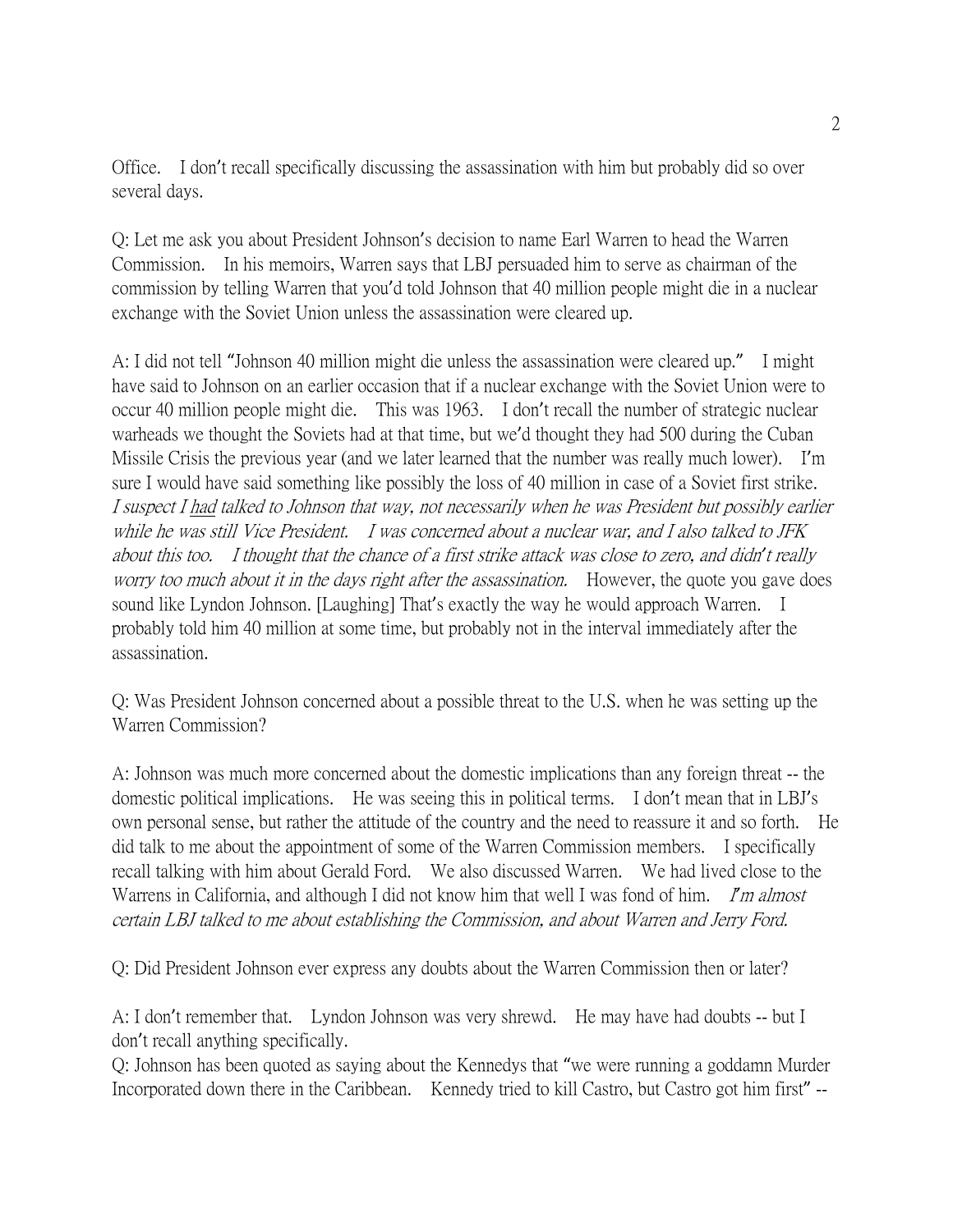or something like that.

A: When did he say that?

Q: I recall about 1966, but I'm not sure.

A: In 1966, I don't think he knew about U.S. attempts to assassinate Castro. I don*'*t think I knew in 1966 that we had supported assassination attempts against Castro. You may find that hard to believe. But I found it hard to believe that we had carried out assassination attempts against Castro in three administrations: Eisenhower, Kennedy and Johnson. I remember at the time of the Church Committee hearings I didn't think the CIA was a rogue elephant, so all that was hard to believe.

At that time we had the 303 Committee, and it reviewed every major covert operation and informed the Secretary of State and the Secretary of Defense of any major action. *I know that while* I was there I was never informed of any assassination attempts against Castro. I can't believe that something like this went to the President without anyone telling me. And I don't believe that either Kennedy or Johnson would have approved of this in any event. Now, it's hard to reconcile this with the findings of the Church Committee -- that this did happen. And I don't think McCone would have approved, or done something like this on his own. The CIA may have gone ahead without McCone or presidential approval. But I found all this hard to reconcile with my own knowledge and experience.

In 1992 I raised these contradictions with a former senior CIA official. He said they did try to kill Castro, and implied it was done in accordance with the wishes of the Presidents. The CIA probably didn't tell McCone. I think it may have been a case of someone hearing the President or Bobby Kennedy say "We've got to get rid of that guy." LBJ talked like that, but I don't think he knew what was going on.

Let me offer you a personal insight. I met Castro -- I spent three days with him in Havana in January, 1992. [I was not a member of the MONGOOSE Committee, although I was aware of the program. So far as I know it did not include assassinations.] And Castro knew about the assassination attempts. I had long one-on-one conversations with him over three days, including one that went until 4 o' clock in the morning. *I came away with a strong impression that Castro had* nothing to do with the assassination of President Kennedy.

Q: On the day of the assassination, do you recall requesting any information from the military about Lee Harvey Oswald?

A: No. No recollection.

Q: While at Bethesda the night of the autopsy, do you recall talking to Admiral Burkley?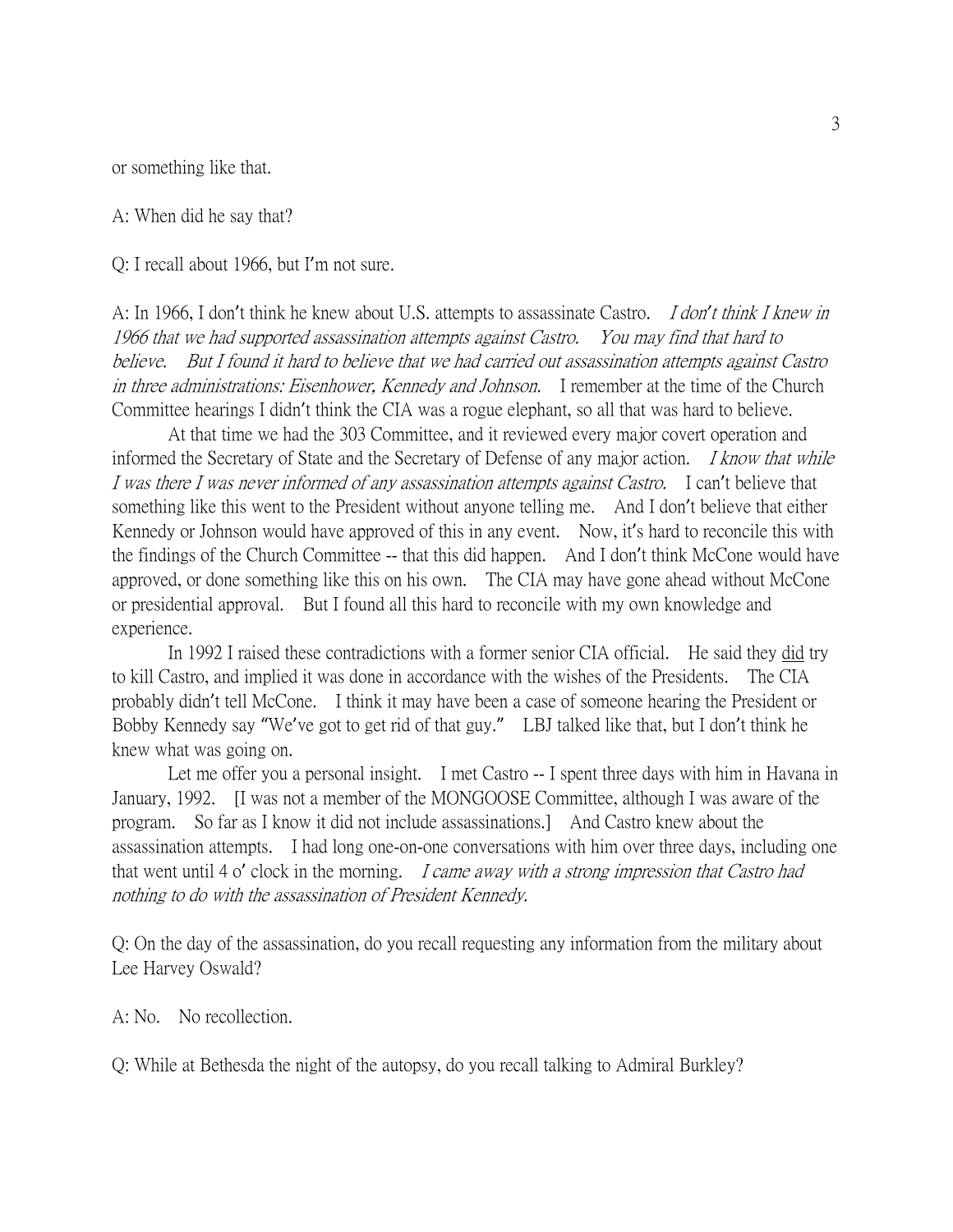A: Who is Admiral Burkley? I don't recall who that was.

Q: Admiral Burkley was President Kennedy's personal physician.

A: I have no recollection of speaking to him.

Q: Do you recall encouraging anyone to speed up or limit the autopsy ?

A: No. No recollection of that. I went out there [to Bethesda] because Jackie asked Bobby to ask if I'd come out. Jackie was still wearing the bloodstained suit and was extremely traumatized. I felt we should get her out, and I may even have said we should get her back to the White House. But she said she wouldn't leave without the body. So I may have said something like, "Come on, let's get it done." But my real concern was for Jackie and her welfare. We wound up staying out there until something like 4:30 the next morning. I mostly remember talking to her and Bobby.

Q: Do you recall making any phone calls to Admiral Burkley?

A: No recollection of doing that. And it's very unlikely I would have done that.

Q: Admiral Burkley later said he went back and forth between the autopsy and the 17th floor. . .

A: I have no recollection of talking to him. Now, if he says that I don*'*t doubt it a bit. It*'*s just that I can*'*t recall. My main concern was for Jackie and how long the autopsy would take.

Q: Last week we took a deposition from Dr. James Humes, who was in charge of conducting the autopsy. He said that Admiral Burkley told him that Robert Kennedy had told him [Burkley] that the family wanted to bury JFK's brain with the rest of his body. Do you remember anything about that?

A: No recollection at all. When I was out at Bethesda, there were other associates of JFK from Boston also present. I particularly remember that Kenny O' Donnell and some of the others wanted him buried in Boston, but I said he had to be buried in Arlington. But it was inconceivable that we had any discussion about whether to do this with or without his brain.

Q: Humes raised the issue of burying the brain with the body. . .

A: Absolutely no memory of it. I was involved in the discussion of Boston versus Arlington. In fact early the next day I went to Arlington to find an appropriate place to bury the President; later I went out with Jackie to check the site. So I was involved in the burial plans, but I don't remember any discussion of the President's brain.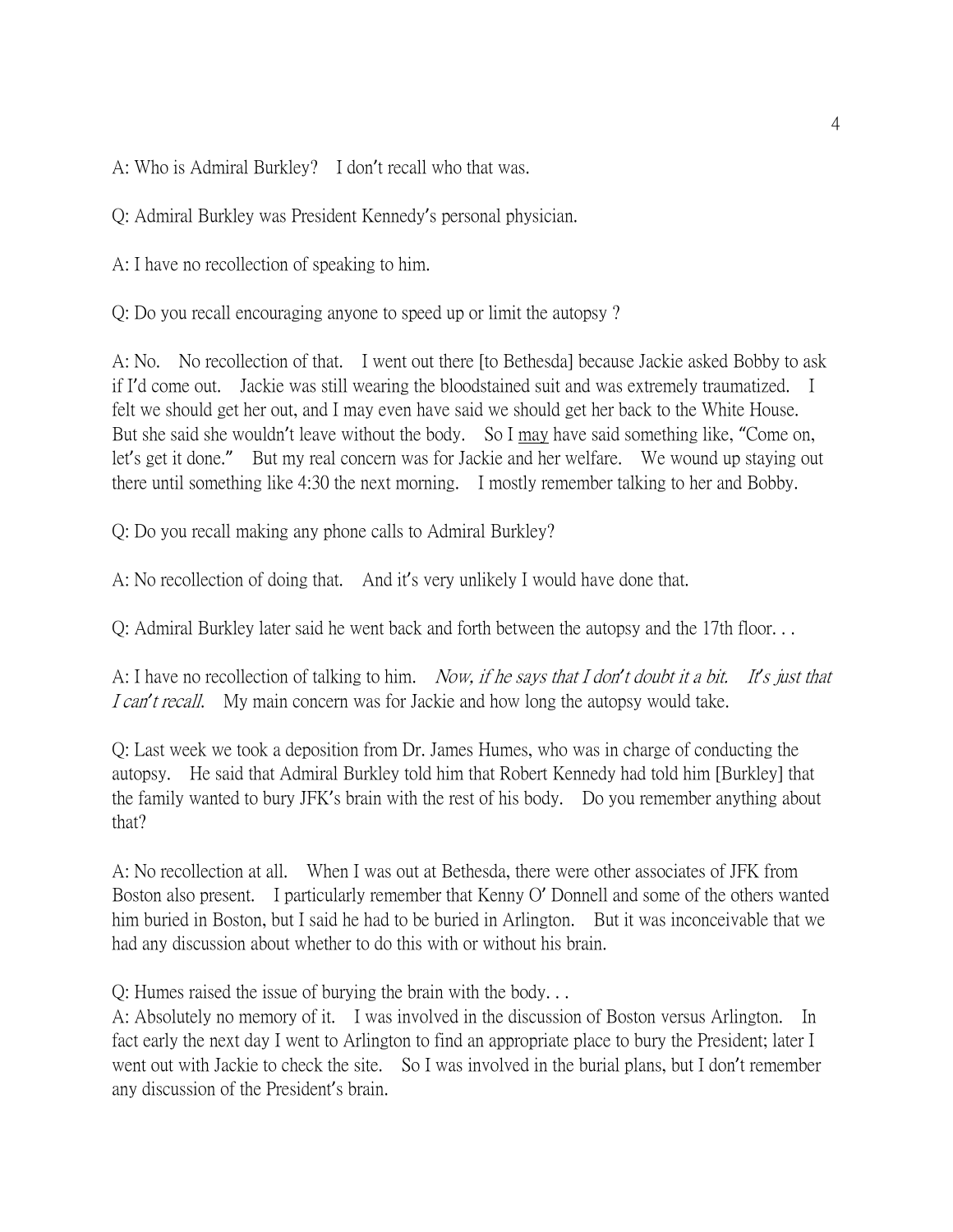Q: President Kennedy was reinterred in 1967. . .

A: Yes. I was there. It happened at night.

Q: There is speculation on the part of some that a small box that appears in some photographs of the reinterment might have contained the President's brain.

A: I have absolutely no knowledge of that. I'm certain I'd recall if someone had said, "There's that box with the President's brain in it." But nobody said anything like that. And I don't recall any small box.

Q: Do you know someone named Dr. Robert Livingston?

A: I know him well. In fact, I talked to him yesterday.

Q: Have you ever discussed the autopsy with Dr. Livingston?

A: He has discussed it with me. I believe he's a neuro-physiologist. I think he's reliable, reputable, and a good scientist. However, I think his views about the assassination require careful cross-examination. I think his conclusions -- well, they just lack sufficient credibility for me to accept.

Q: Did Livingston ever tell you about a conversation he had with Dr. Humes before the beginning of the autopsy?

A: He has told me about his conversations with Dr. Humes. He's a reputable scientist and reliable. But I've often found his speculations ill-founded. I've known Livingston for 40 years, but I have no recollections of that conversation. Livingston first told me about it about five years ago, and I'm almost certain we never had any discussion about it previously.

Q: Lee Harvey Oswald served in the Marines during the 1950's. After his discharge, he traveled to the Soviet Union where he defected, renounced his U.S. citizenship, and then married a Russian woman who was closely related to an intelligence official. He then returned to the United States and engaged in pro-Castro activities. Given his previous service in the U.S. military, were any steps taken by the Pentagon to investigate Lee Harvey Oswald after the assassination? A: No. And I don't recall that I knew about all that [Oswald's record] then. I don't recall any actions we may have taken.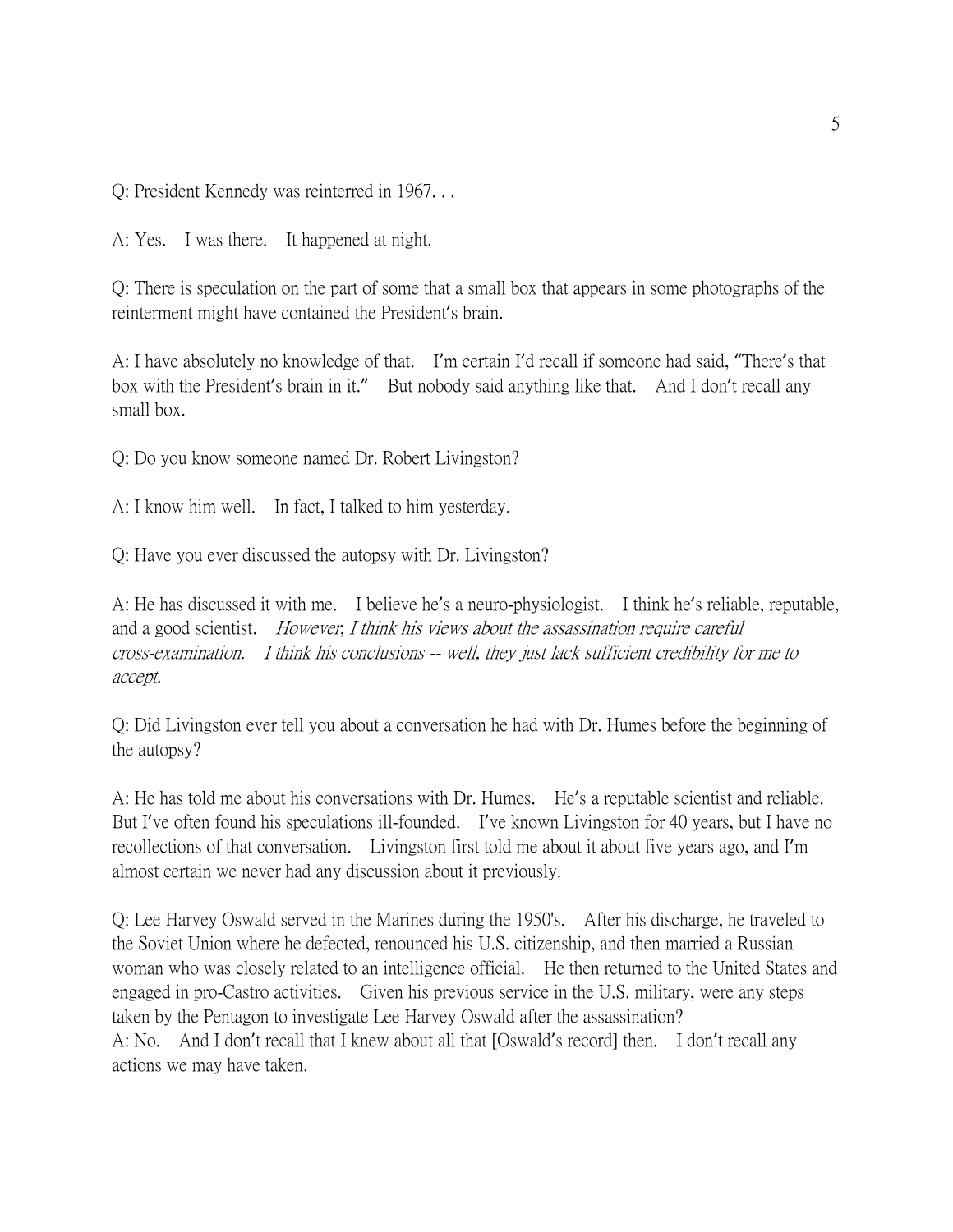Q: Any taskings to the NSA [National Security Agency]?

A: No recollection. I'm almost sure they weren't tasked.

Q: Who in the Pentagon would do an investigation of Lee Harvey Oswald?

A: Well, me if nobody else. In that case I might have called in the Director of the DIA [Defense Intelligence Agency], or talked to the Chairman of the Joint Chiefs about contacting the Director of the DIA. Or else CIA or NSA. But the probable course would have been to go through the Chairman of the Joint Chiefs of Staff. But I'm almost certain I didn't. I don't say that for sure, but I have no recollection of doing anything.

Q: Any investigations by ONI or the Navy?

A: No, no recollection. Some of that information about Lee Harvey Oswald must have come from some investigation they did after the event, but whatever it was I don't recall.

Q: Did you ever discuss the assassination with Robert Kennedy?

A: No. I did go out to Andrews with Bobby. And he asked me to go up the ramp and into the plane with him but I refused. I told him it was only appropriate for him to do that. But I don't recall, then or ever, discussing the assassination with him.

Q: Do you recall Robert Kennedy ever asking John McCone whether there was any CIA connection to the assassination?

A: I never heard about that. I don't say it didn't happen, but I either don't recall or didn't hear it. I don't think Bobby Kennedy thought the CIA was connected to the assassination. If he said something like that, I think he was just running down every possible lead. Bobby would have told me if he thought the CIA was involved.

Q: I'd like to ask about Robert Kennedy's involvement in actions against Castro. . .

A: Bobby Kennedy was deeply involved in MONGOOSE.

Q: What was Robert Kennedy doing with respect to Cuba policy in 1963?

A: I have no recollection. He may have been doing something then (other than MONGOOSE) but I don't recall.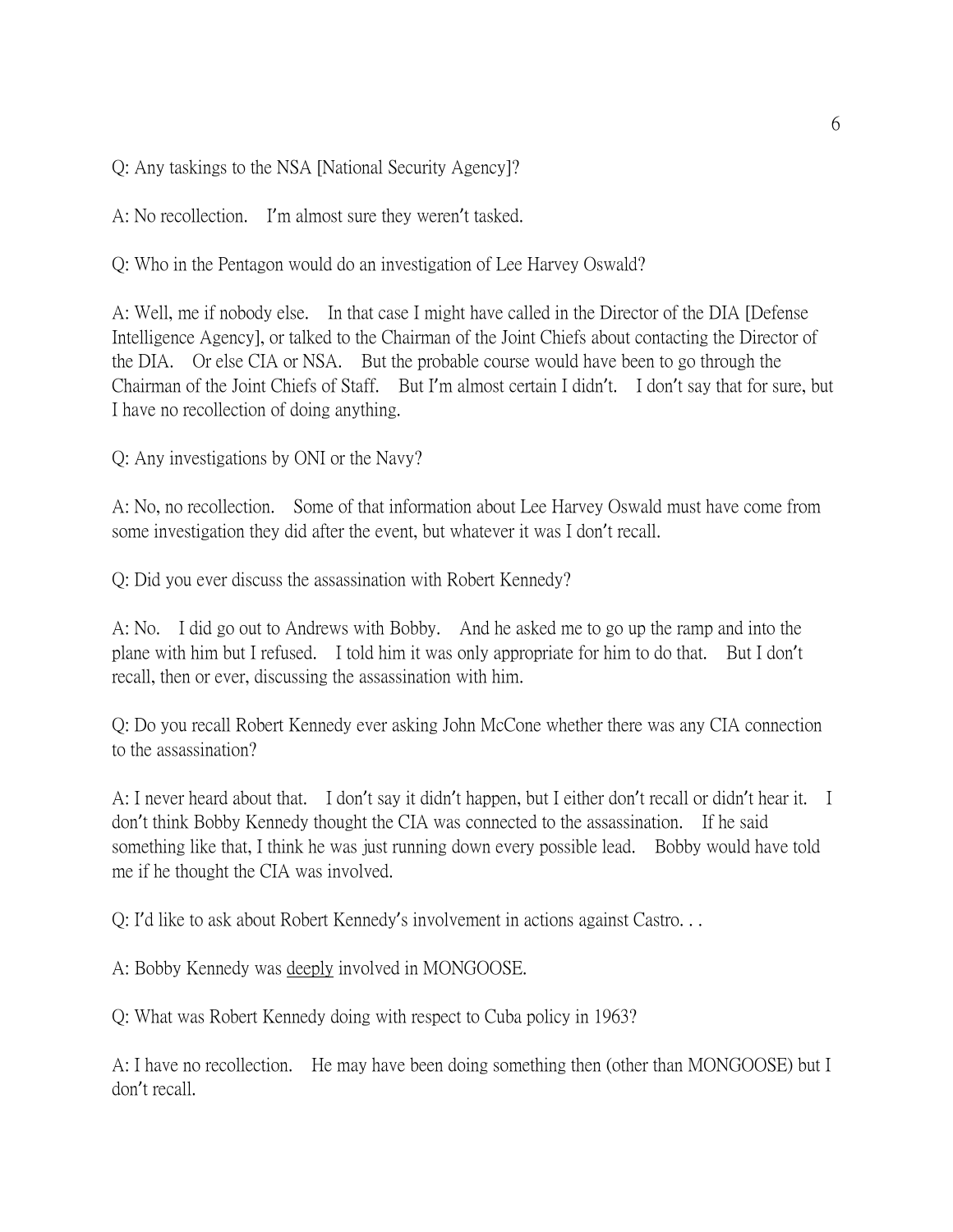Q: Do you know anything about Robert Kennedy investigating a possible Cuban or Mafia role in the assassination?

A: Bobby Kennedy thought the investigation should follow every lead. But I never heard those speculations [about Cuba/Mafia involvement]. I don't know about Bobby, but I doubt it. Still, Bobby might have tried to follow up on that lead without believing it likely.

Q: Let me ask you a similar question about Daniel Patrick Moynihan and a possible Chicago Mafia connection. . .

A: I don't remember anything about that. Pat Moynihan is still alive so you could ask him. If I had heard about an investigation in Chicago, I'm certain I would remember it as I had heard a rumor about a threat to me from Chicago. It would have been very much like Bobby to conduct an investigation, but I have no personal knowledge about whether he did it or not.

Q: In 1962 President Kennedy made a famous speech to the 2506th Cuban Brigade in which he told them their flag should be returned to a free Havana. What do you think were President Kennedy's thoughts at that time about what we should do about Cuba?

A: I know what they were not. His thoughts were not about using U.S. military force against Cuba. There were some contingency plans, but I know Kennedy was not thinking about initiating military action against Cuba prior to the time the missiles were moved in. To the best of my knowledge, President Kennedy had no intention of removing Castro by military force.

Q: In 1963, it seemed like we had a two-track policy toward Cuba. On one hand we were carrying out some hit-and-run actions (almost a scaled-down MONGOOSE), but at the same time we also had a secret peace initiative involving William Atwood. . .

A: Yes. In fact, we had someone in contact in Cuba with Castro when JFK was assassinated. . .

Q: Right, Jean Daniel.

A: I think I was aware of that at the time.

Q: Which was the real approach?

A: Both were real. We wanted to protect ourselves against the Soviet Union, but we also wanted to integrate Cuba into the hemisphere.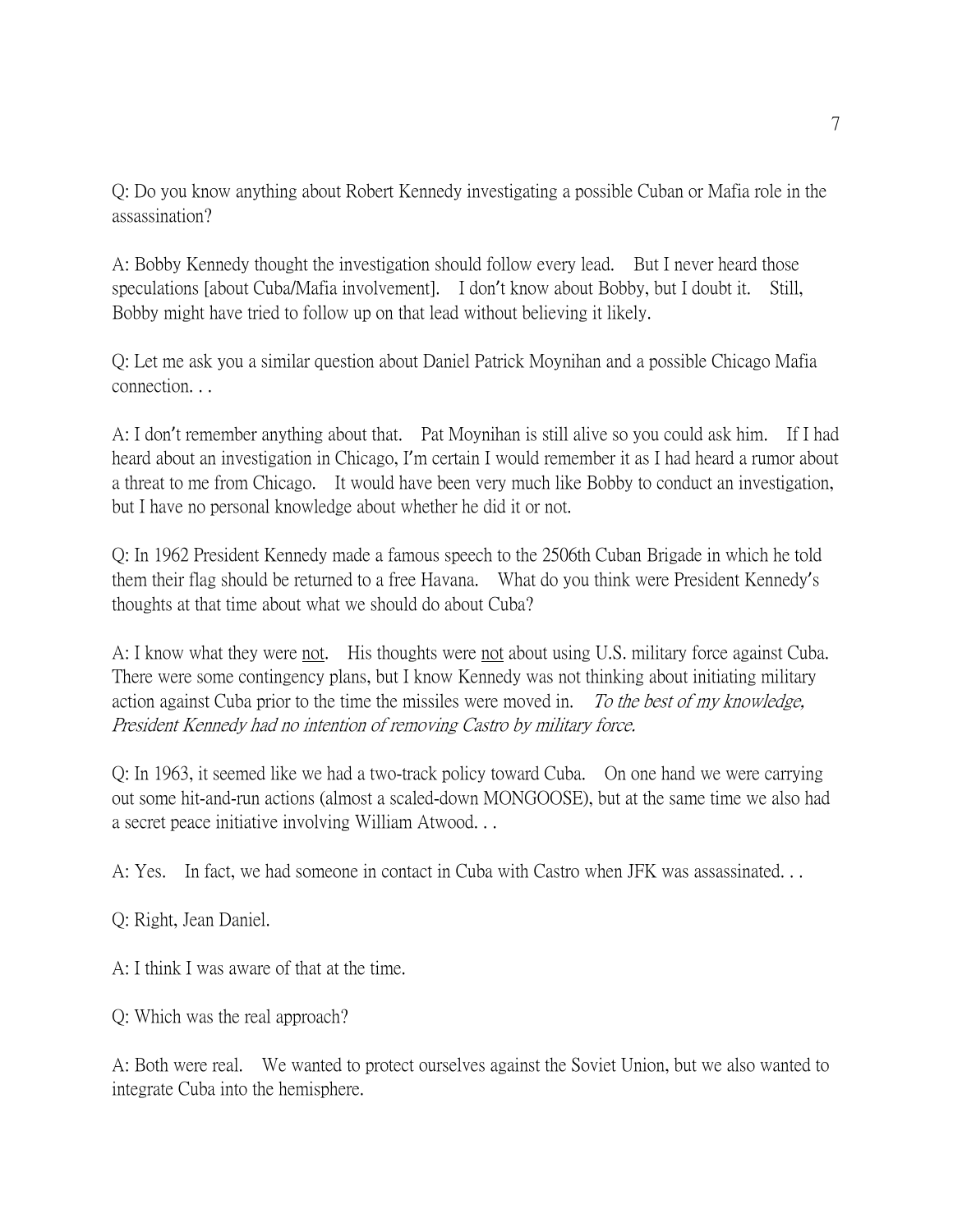Q: Did U.S. policy toward Cuba change after the assassination?

A: No.

Q: I'd like to ask you about President Kennedy's policy toward Vietnam. And here I'm not trying to have you speculate about what might have happened had he lived, but rather just what the policy was and what were his immediate intentions. Do you think President Kennedy was clear in his own mind what his goals toward Vietnam were in 1963?

A: Dean [Rusk], Mac [Bundy], Max [Taylor] and I thought there was a clear risk to the security of the West in Vietnam. In essence, we accepted Eisenhower's "Domino Theory." We thought the loss of Vietnam would strengthen the Soviet and Chinese position in the world, and eventually lead to communist control of all of Southeast Asia with very severe consequences to our strategic interests in that region. Three points: (1) I think JFK shared that feeling. (2) But JFK also thought the war in South Vietnam could only be won by the Vietnamese themselves -- we could not win it for them. (3) In a sense these are contradictory views. How he would have acted if he had lived is hard to predict.

In my book, I say I believe he would have withdrawn. I say that even though some believe he would have been compelled to take action by fear of communist hegemony -- it is true he didn't want to seem soft on communism.

On October 2, 1963, we held a meeting at which we decided to withdraw our 16,000 advisors by the end of 1965, and to get the first 1,000 out by the end of 1963. There was controversy at that meeting, and I suggested to the President that we make a public announcement about the withdrawals at the end of the meeting. This showed our thinking at that time.

Q: I'd like to ask about NSAM 273, and whether apparent changes between the first draft done by McGeorge Bundy before the assassination and the final product, which came out after the assassination, reflect a change in our policy toward Vietnam?

A: The clearest statement of U.S. policy on Vietnam at the time of President Kennedy's death is the statement on October 2. I don't recall any contradiction between that and the NSAM draft. What did the NSAM draft say?

Q: It would appear the Bundy draft, written before the assassination, was changed in ways that made more clear the U.S. support for the government of the Republic of Vietnam and less clear the intention to withdraw U.S. troops.

A: I'm uncertain about that. What did I put in writing? Did I write any memos about a change? If there truly was a change, I think I'd have put something in writing to the President.